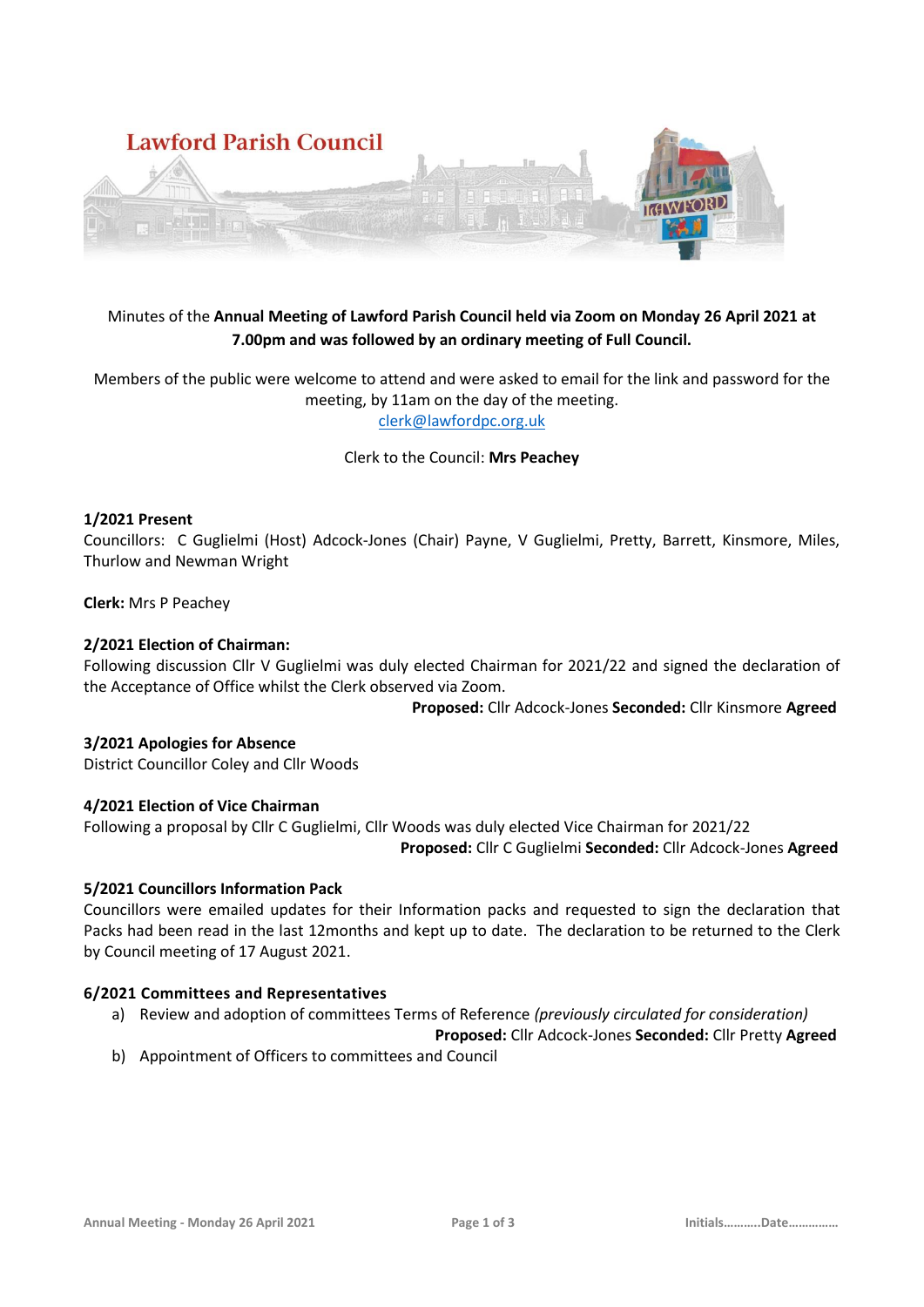#### **Committees:**

| <b>Public Realm</b>                                    | 1. | Maggie Woods (Chair)       |
|--------------------------------------------------------|----|----------------------------|
| <b>6 Councillors</b>                                   | 2. | Val Guglielmi (Vice Chair) |
|                                                        | 3. | Val Pretty                 |
| (Certain Delegated Powers - Budget £37,000.00)         | 4. | Dave Thurlow               |
|                                                        | 5. | <b>Terry Barrett</b>       |
| Budget agreed 16.11.20 item 157/2020 (c)               | 6. | Benjamin Newman Wright     |
|                                                        |    |                            |
| <b>Administration</b>                                  | 1. | Val Guglirlmi (Chair)      |
| <b>6 Councillors</b>                                   | 2. | Maggie woods (Vice Chair)  |
|                                                        | 3. | Carlo Guglielmi            |
| <b>Chairman and Vice Chairman as for Council</b>       | 4. | <b>lain Miles</b>          |
|                                                        | 5. | Mark Kinsmore              |
| <b>Ref Personnel element:</b> Chairman to initiate the | 6. | Steve Adcock-Jones         |
| independent Appeals Committee if required              |    |                            |
| (Certain Delegated Powers)                             |    |                            |
| <b>Planning Committee</b>                              | 1. | lain Miles (Chair)         |
|                                                        | 2. | Maggie Woods (Vice Chair)  |
| <b>5 Councillors</b>                                   | 3. | Benjamin Newman Wright     |
|                                                        | 4. | Dave Thurlow               |
| (Certain Delegated Powers)                             | 5. | Godfrey Payne              |
|                                                        |    |                            |

# **Note**: a) Appeals Committee was abolished 2018

b) Administration and Public Realm to now have 6 members

# **Council's Representatives:**

| Leeches Educational Trust         | Dave Thurlow & Godfrey Payne        |
|-----------------------------------|-------------------------------------|
| Ogilvie Hall Management Committee | Val Pretty                          |
| Police Liaison                    | District Cllr Alan Coley (Co-opted) |
| Emergency Planning (Twice yearly) | District Cllr Alan Coley (Co-opted) |
| <b>TDALC</b>                      | Benjamin Newman Wright              |

**Note:** There will no longer be representatives for EALC or Health Matters

# **7/2021 Review of all Regulations, Procedures and Commitments**

**a)** Review and approve amended Payroll Policy

# **Proposed:** Cllr Adcock Jones **Seconded:** Cllr Pretty **Agreed**

- **b)** Review and adoption of standing orders and financial regulations
- **c)** Review of inventory of land and assets including buildings and office equipment (Asset Register circulated for consideration).
- **d)** Review arrangements for insurance cover in respect of all insured risks
- **e)** Review of the council's subscriptions to other bodies circulated for consideration.
- **f)** Review of the council's complaints procedure
- **g)** Review of the council's policy for dealing with the press/media
- **h)** Review of the council's procedures for handling requests made under the Freedom of Information Act 2000 and the Data Protection Act 1998 and all other Regulations, Policies